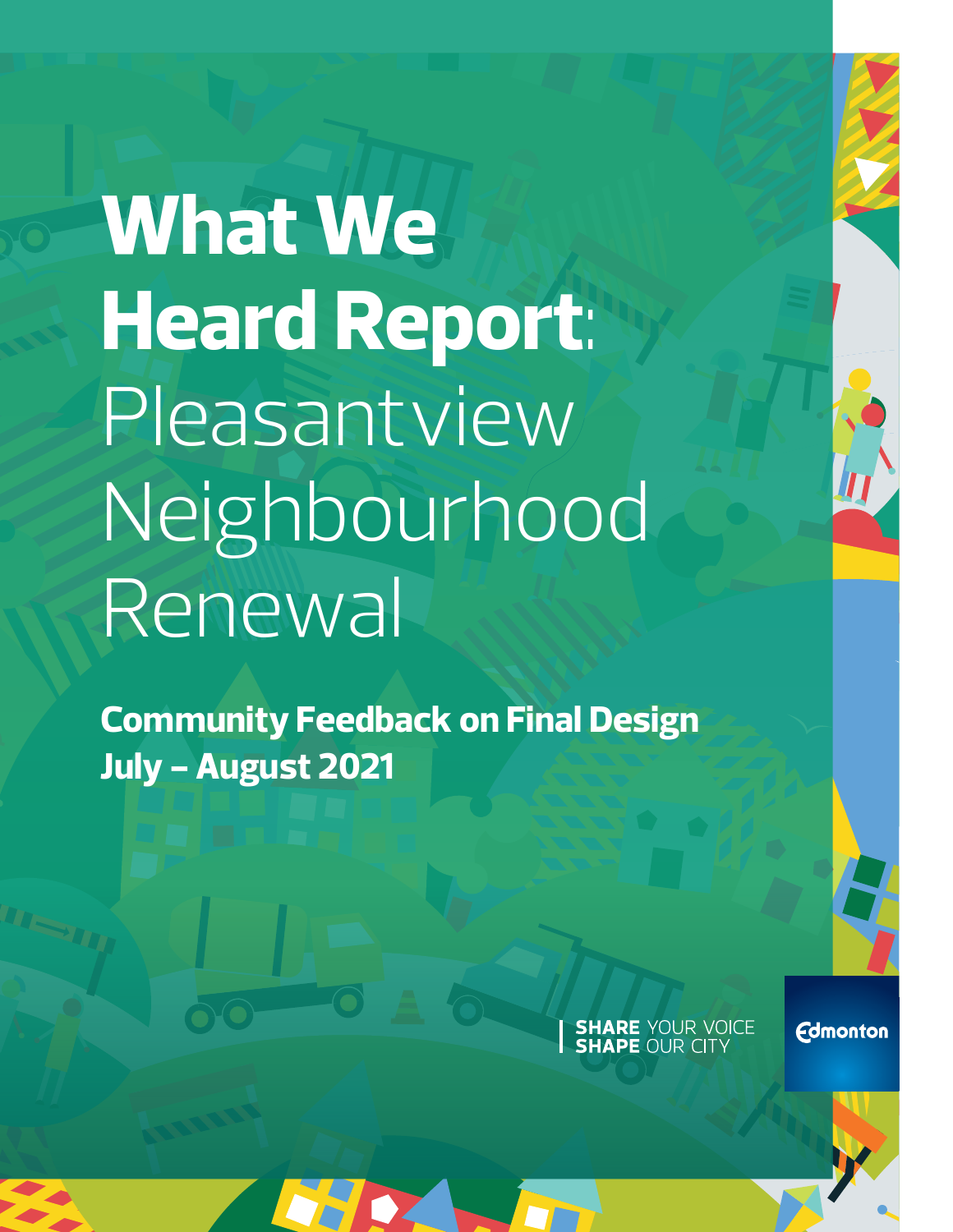## **What We Heard Report**:

## Pleasantview Neighbourhood Renewal Community Feedback on Final Design

## **Table of contents**

- **3........**Project overview
- **4........**Public engagement spectrum
- **5........**Roadmap to Building Great Neighbourhoods
- **6........**How decisions are made
- **6........**Community Feedback on Final Design
- **7 ........**How we informed and engaged
- **8........**What we heard
	- 8.........Driving and street crossings
	- 9.........Biking and walking connections
	- 10.......Parks and open spaces
- **12 ......**Next steps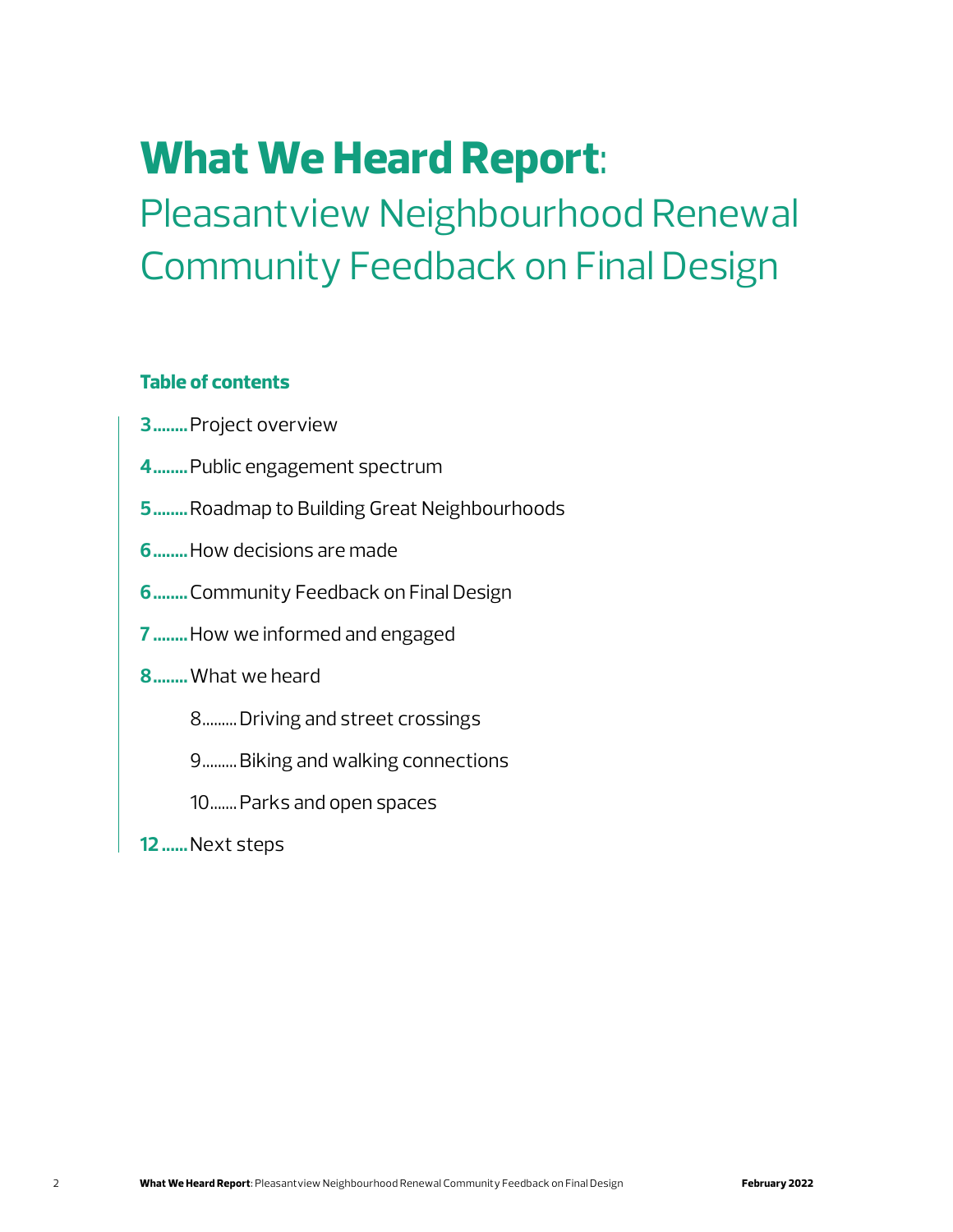## **Project overview**

Pleasantview has been chosen for Neighbourhood Renewal construction to update its aging streets and sidewalks. Construction is scheduled to begin in spring 2022.

Neighbourhood Renewal rehabilitates residential roads, replaces street lights, sidewalks, curbs and gutters, and adds missing sidewalk links, where possible. Other opportunities to improve how people walk, bike, roll and drive in the neighbourhood and how they enjoy City-owned parks and open spaces are also explored.

An interactive public engagement process was designed to gather local knowledge, views and opinions from residents and property owners to inform the development of the neighbourhood design and ensure it meets the needs of both current residents and visitors and those in the future.

The planning and engagement process began in September 2019 and the final design was shared for community feedback in summer 2021.



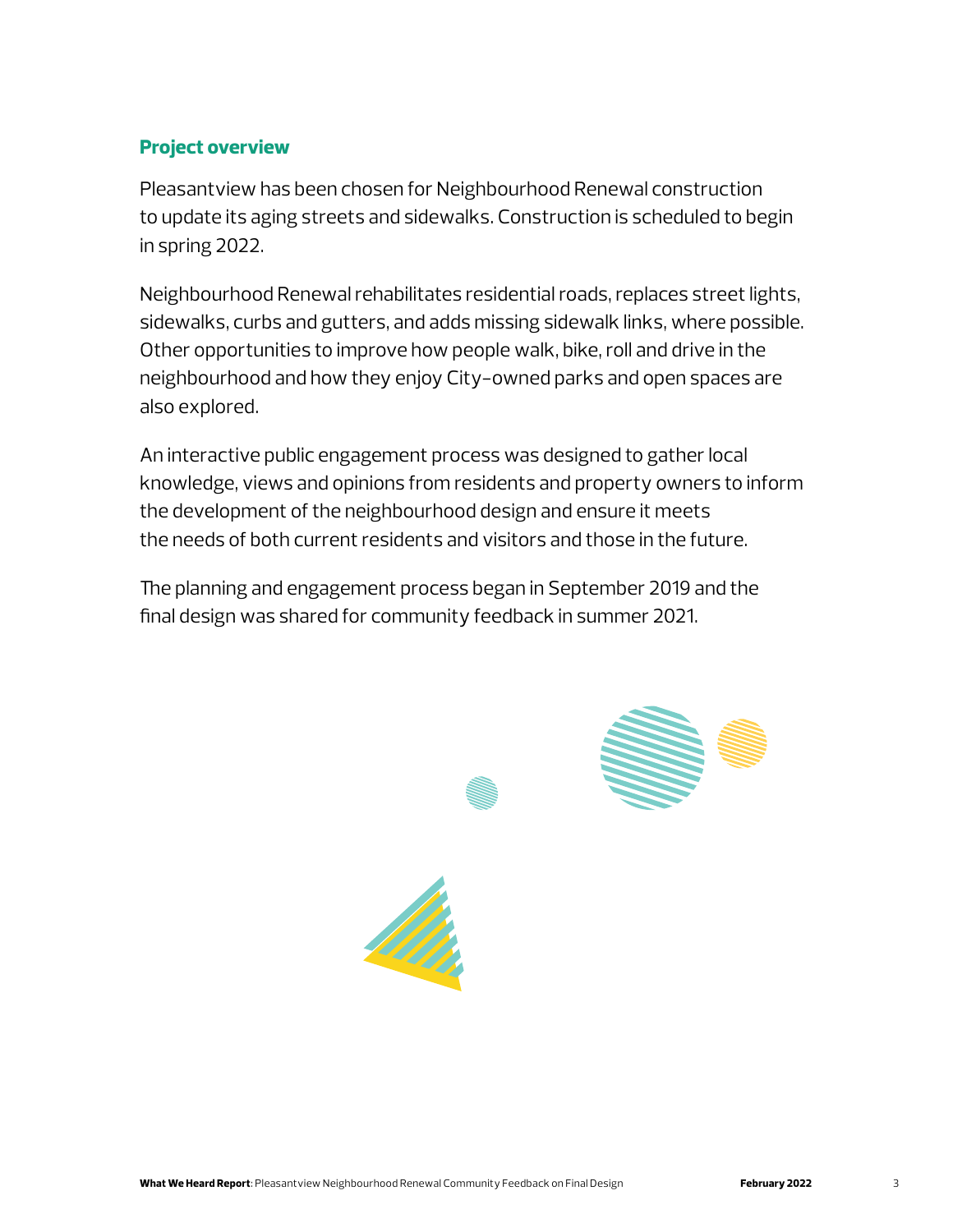## **Public engagement spectrum**

The City of Edmonton is committed to seeking diverse opinions, experiences and perspectives from Edmontonians, ensuring a wide range of input is available to support decision making.

The City's Public Engagement Spectrum defines the public's level of influence in the engagement process. Engagement activities during this stage were at the **ADVISE** level on the City's Public Engagement Spectrum.



# Visit edmonton.ca/**PublicEngagement** for more information on the City's public

engagement process and click on Vision, Definition and Spectrum.

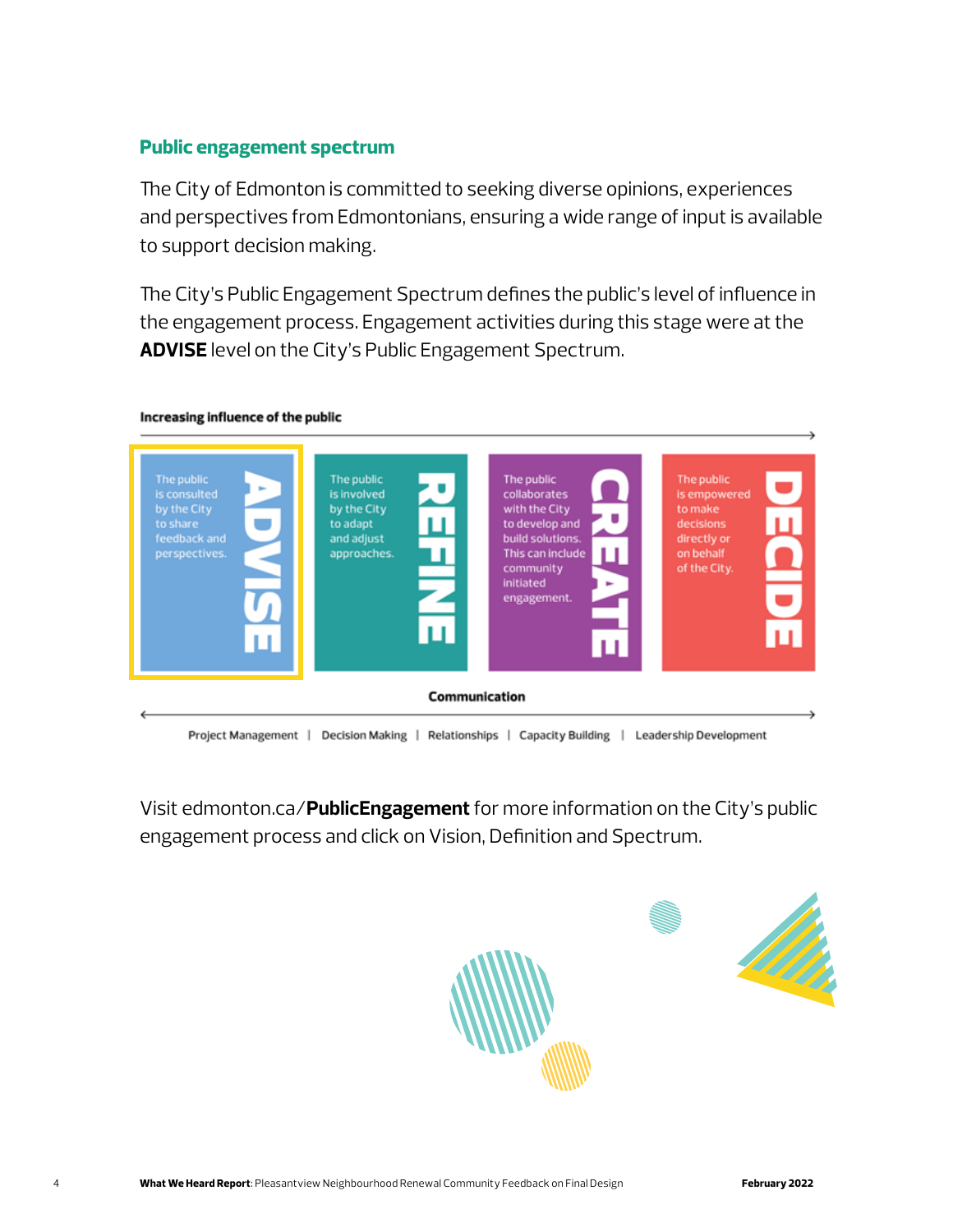## **Roadmap to Building Great Neighbourhoods**

The Neighbourhood Renewal program follows the roadmap below from Starting the Conversation to the unveiling of the new neighbourhood enhancements and celebration of the completion of construction. This report highlights the input received during the **Community Feedback on Final Design** stage between July and August 2021.

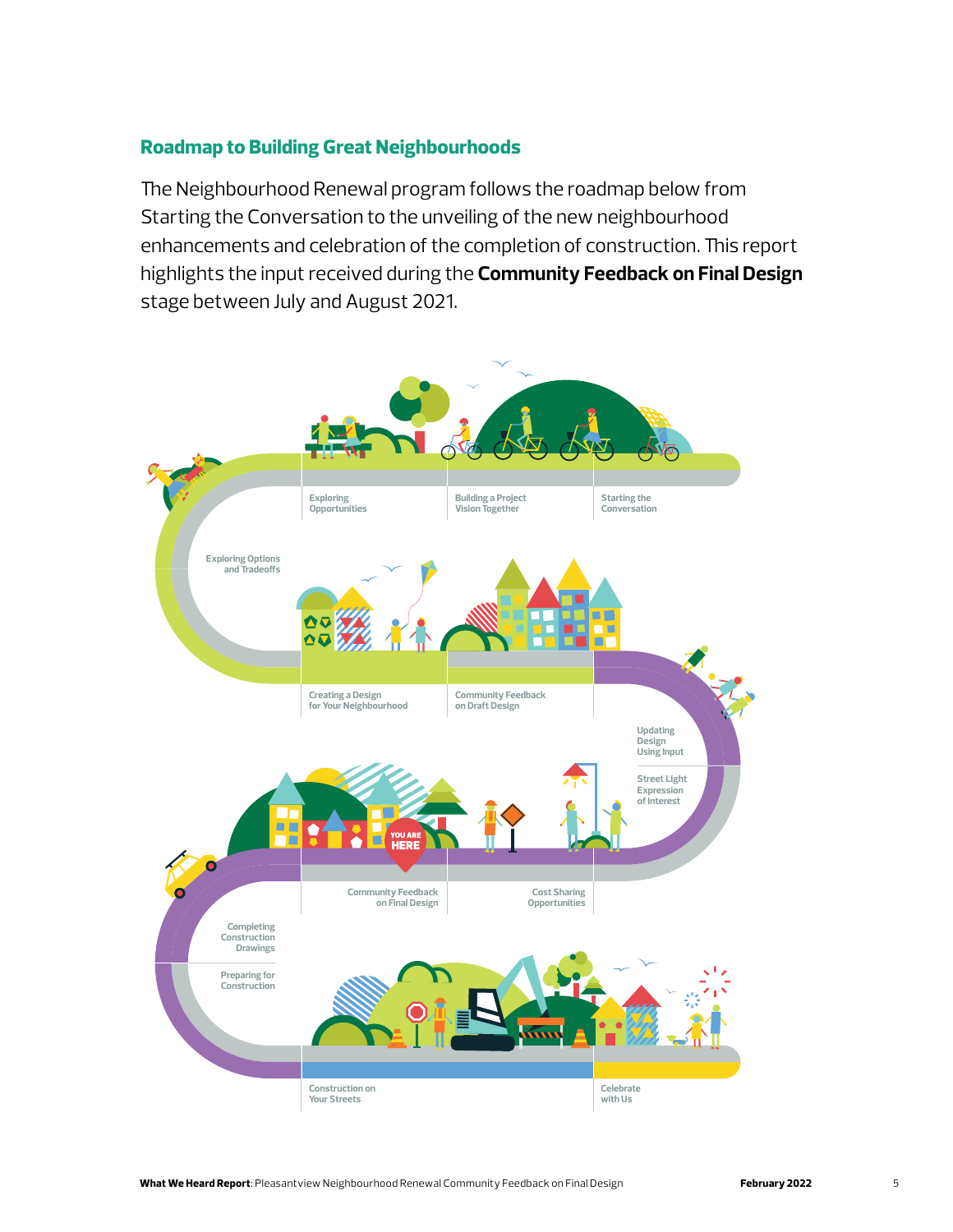### **How decisions are made**

City policies and standards such as the Complete Streets Design and Construction Standards, Vision Zero Edmonton and Winter City Strategy provide the overall direction for Neighbourhood Renewal designs. As each neighbourhood is unique, the Project Team asks for input from residents who live, work and play in the neighbourhood and considers technical aspects such as roadway widths and conflicts with utilities and trees to determine what will best fit in the neighbourhood. More details on these policies can be found at edmonton.ca.



Over 4000 residents live in Pleasantview, each with needs and opinions on how they envision its future. Over the past two years, feedback has been collected in multiple ways—surveys, a community walk/workshop, engagement popup events, door hanger question cards, emails/phone calls, stakeholder discussions and live virtual question and answer opportunities. Early public input was used to develop the Project Vision and Guiding Principles that, along with ongoing public engagement, continue to guide the Project Team when prioritizing design decisions.

## **Community Feedback on Final Design**

During this project stage, the Project Team created a final design to share with the Pleasantview neighbourhood, using feedback received in the previous stage of engagement - **Community Feedback on Draft Design**.

The final design presented a neighbourhood plan showing all infrastructure and design elements that would be constructed in Pleasantview. The public was asked to provide input on some final design details including the 106 Street design.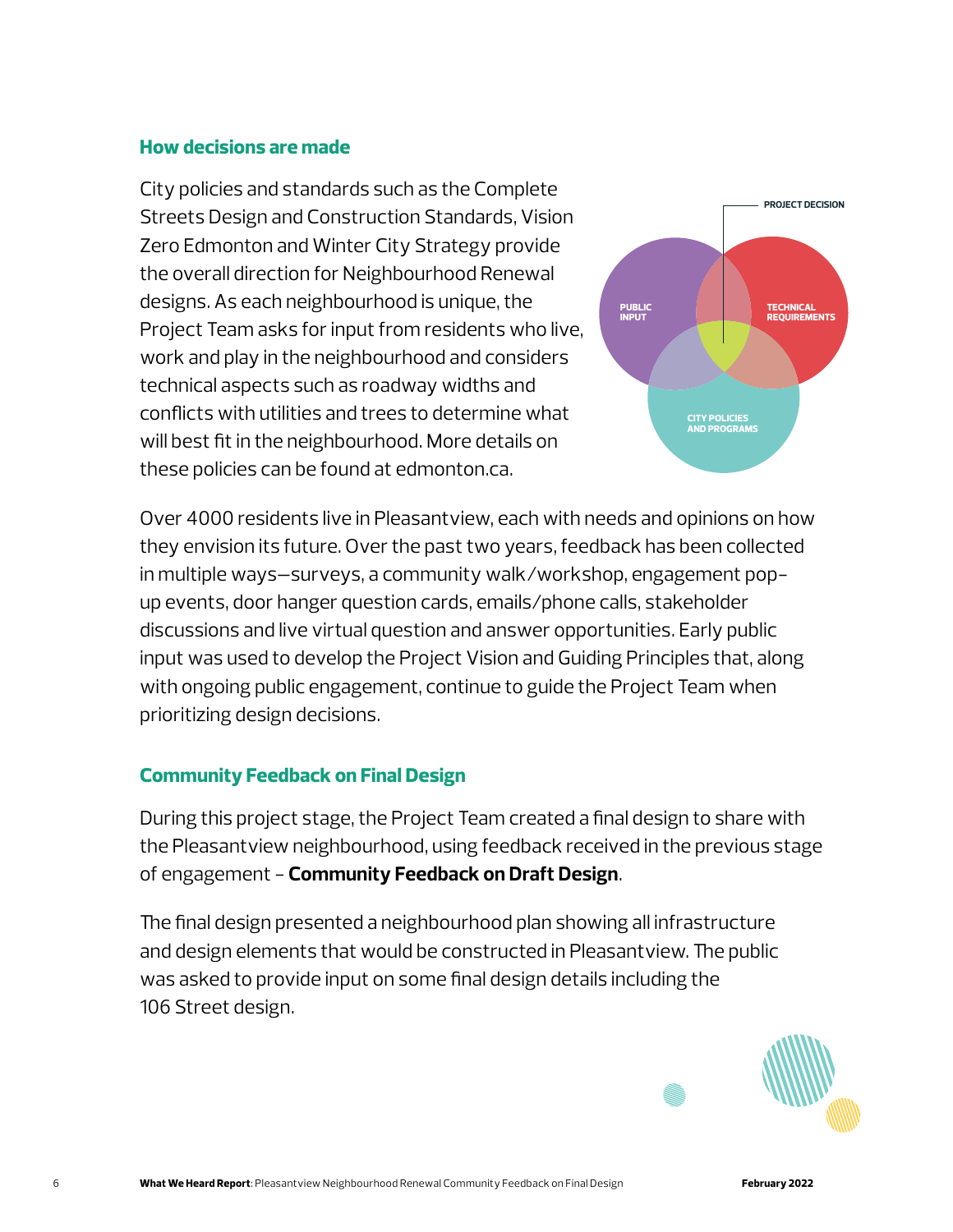

## **How we informed and engaged**

Understanding how the neighbourhood design works together as a system, we asked survey participants:

- **+** For each section (driving and street crossings, biking and walking, and parks and open spaces):
	- **-** What overall changes they are most looking forward to and why
	- **-** What overall changes they are most concerned about and why
- **+** If they feel the final design aligns with the Vision and Guiding Principles developed at the beginning of the project
- **+** Preference of the two design options presented for 106 Street

The input received during this stage is summarized in this report and was considered in confirming the final neighbourhood design.

Visit edmonton.ca/**BuildingPleasantview** for details from previous stages.



#### **Live online events**

A live online event was held to share the final design and offer the opportunity to ask questions directly of the Project Team.

**+** August 5, 2021, 6:30 - 7:30 p.m.

#### *61 total event participants*

#### **Online and paper survey**

A survey was available, both online and in paper copy, to submit feedback on the final design. A paper copy of the final design information booklet was included with the paper copy surveys.

**+** July 28 - August 12, 2021

#### *132 completed surveys*



#### **Emails, phone calls**

Residents, and property and business owners shared information with the Project Team via email and telephone.



#### **Interactive digital and paper information booklet**

Maps, drawings and details of the final neighbourhood design were posted online and were available in paper copy, by request.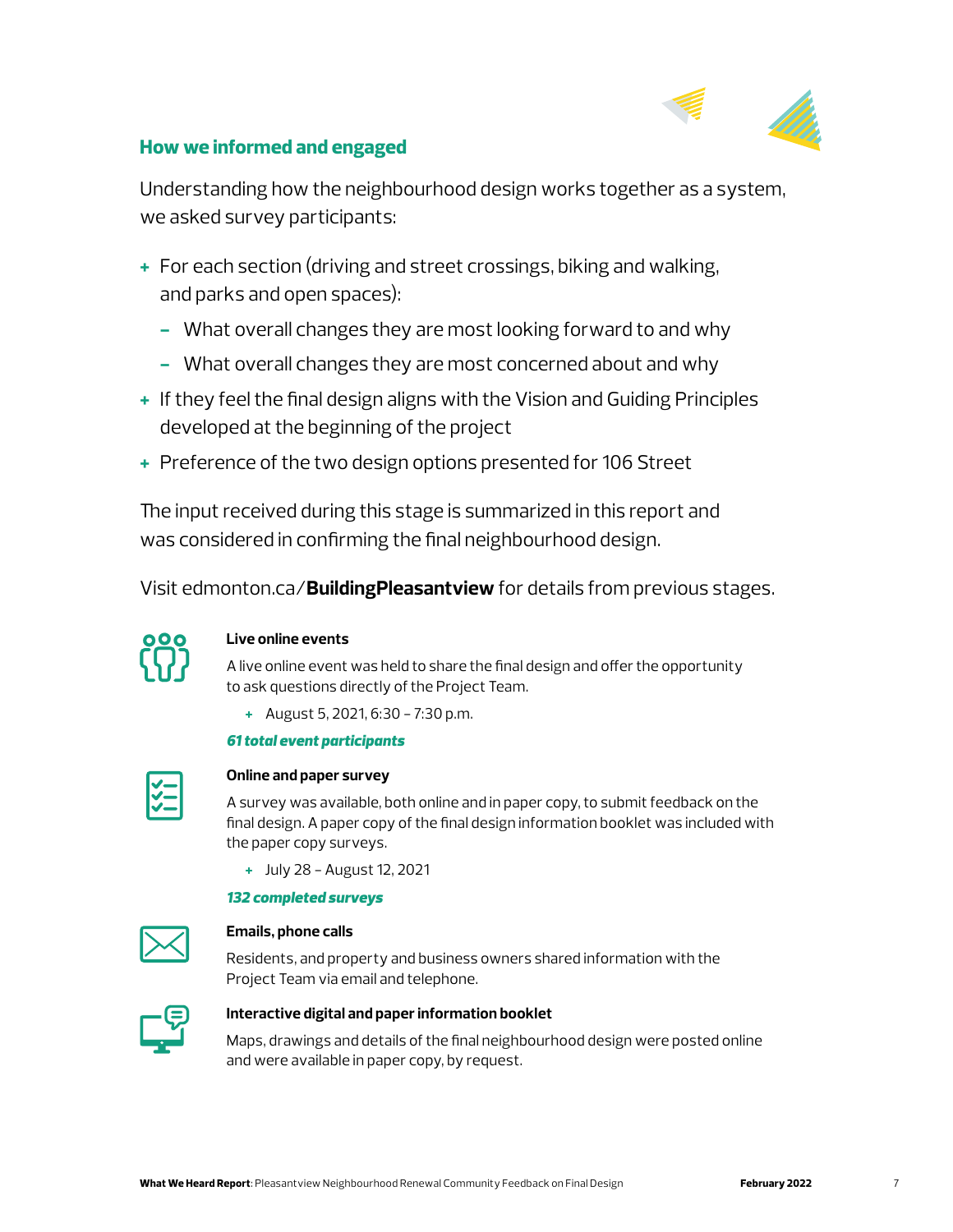### **What we heard**

The following is a summary of the most common themes heard across all engagement activities and audience groups during the **Community Feedback on Final Design** stage. All input and comments were considered by the Project Team as they worked to fine tune the design. These minor adjustments will be updated in the final design to be shared during the **Preparing for Construction** stage in March 2022.

It is important to note that unique priorities, issues and concerns were raised by individual stakeholders and public respondents and may not necessarily be reflected in the common themes.



#### **Driving and Street Crossings**

#### **Some common changes respondents look forward to most:**

- **+** Many respondents suggest traffic calming features as the changes they most look forward to including improved crosswalks (raised or visually enhanced) and/or curb extensions
- **+** 109 Street traffic calming additions are mentioned often as being welcome features including the roundabout, improved crosswalks and speed humps
- **+** The changes to 52 Avenue and 53 Avenue between 107 Street and 109 Street to slow traffic and reduce one-way infractions are also mentioned as welcome features

#### **Some common changes respondents are most concerned about:**

- **+** Raised crosswalks with curb extensions are a concern to some respondents who worry about the impacts to parking in the area and snow removal. Several comments are specific to 105 Street.
- **+** Several respondents noted the absence of new traffic calming measures and pedestrian crossings along 106 Street and would like to see more included in the plan, especially pedestrian crossings
- **+** There is some concern that the amount of traffic calming along 109 Street may be excessive and cause traffic congestion and diversion onto nearby residential streets
- **+** Several respondents are concerned that the roundabout at 109 Street/60 Avenue may impact transit's ability to operate and fear they may change the route of the bus because of the issues
- **+** A few respondents are concerned the 57 Avenue and 109 Street intersection realignment may not be effective enough and may impact large trucks/ trailers turning.
- **+** A few respondents suggest changing the 60 Avenue shared street to a shared pathway that would prioritize people who bike, walk and roll and be snow cleared
- **+** A few people expressed concern over the 108 Street median being a hazard more than a help
- **+** Several respondents suggest narrowed streets create an issue for cars to pass each other, especially if larger trucks are involved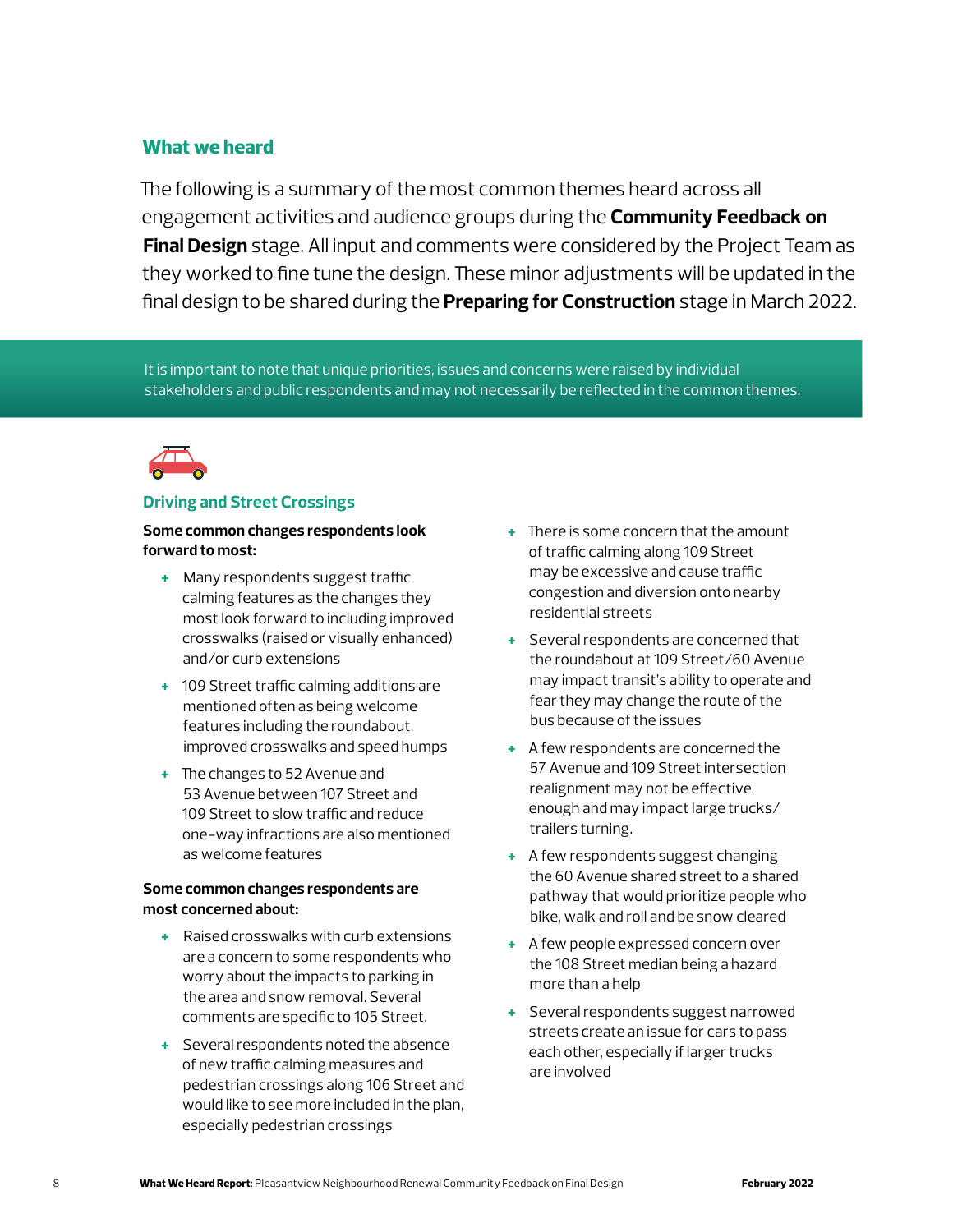



#### **Biking & Walking Connections**

#### **Changes respondents look forward to most:**

- **+** Many respondents look forward to the 106 Street changes, including the addition of protected, raised and separated bike lanes to improve safety and connectability
- **+** Many feel that new sidewalks and added connections will improve walkability and safety
- **+** Others like the 51 Avenue shared pathway between 106 Street and Allard Way as a way to improve access in that area
- **+** The shared-use alleys are also mentioned as welcome connections that will improve walkability and bikeability

#### **Changes respondents are concerned about:**

- **+** There is concern with some respondents regarding the 106 Street changes including the loss of trees, and that the retaining wall may become unsightly, inviting graffiti and crime. Some expressed concern with the reduction of roadway width.
- **+** A few respondents suggest the shareduse alley by the cemetery could invite unwanted activity/crime, especially for residents backing onto the alley

#### **106 Street design**

Throughout the engagement process, we heard a strong desire for separated, raised bike lanes on each side of 106 Street for the safety and comfort of all users and consistency with the bike lanes north and south. We also heard concerns about potential impacts to trees due to the 106 Street design and a desire to minimize these impacts. It was determined that the number of trees impacted would approximately be 75 (the original estimate was about 45 trees).

With this feedback in mind, the Project Team conducted further reviews to determine if there was another potential option that would minimize impacts to the trees.

Two potential design options for 106 Street between 51 Avenue and 61 Avenue were shared for consideration. *September 2018*

#### **106 Street Option A and Option B preferences:**

More respondents strongly or somewhat support Option A (66%) than Option B (37%).

More respondents strongly or somewhat oppose Option B (52%) than Option A (29%).

#### **Option A**

- **+** People who support Option A feel a raised, separated bike lane will provide a better, safer and consistent cycling experience
- **+** Supporters feel the sidewalk on both sides provides necessary pedestrian connections and that this plan offers better transit options
- **+** While concerned about trees, supporters understand the tradeoff and welcome the opportunity to have new tree plantings where mature trees are nearing the end of their life span
- **+** Respondents who oppose Option A are very concerned about the removal of trees, the narrowing of the road and the retaining wall that some feel is not visually appealing and may invite unwanted activity

#### **Option B**

- **+** Many respondents who support Option B do so because they oppose the removal of trees
- **+** A few feel that a sidewalk on both sides is not needed
- **+** A few who oppose Option B feel there are too many negative tradeoffs and that a sidewalk on both sides is necessary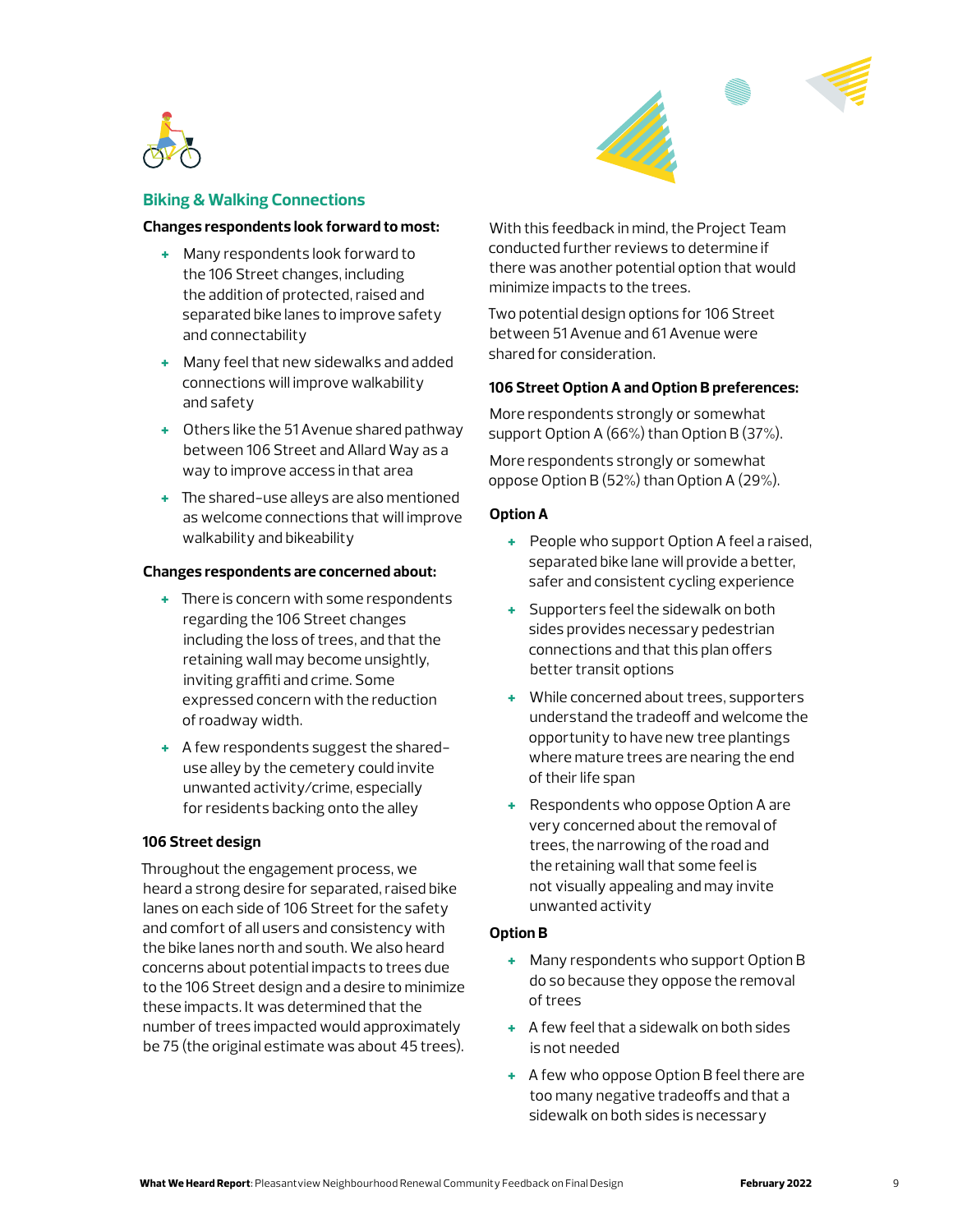

#### **Parks and Open Spaces**

#### **Changes respondents are looking forward to most:**

- **+** Many respondents support 61 Avenue as the location for the new dog park. They suggest it brings life to an unused park, acts as a gathering point for community dog owners and keeps dogs out of other spaces.
- **+** We also heard that the 105 Street / 105A Street sidewalks around the pocket parks provide welcome pedestrian connections
- **+** Some respondents commented they like the Angus Murray Park improvements including the new pathway and plantings
- **+** A few respondents indicate they like the new Mount Pleasant Park pathways
- **+** The addition of new trees to the parks and roadways throughout Pleasantview was also mentioned as a favourable addition

#### **Changes respondents are most concerned about:**

- **+** A few residents are concerned about parking and added traffic around the new 61 Avenue off-leash dog park and how it will impact adjacent residents
- **+** Maintenance of Pleasantview's current and new green spaces along with the new tree plantings is an issue for several respondents.
- **+** A few respondents request more garbage cans be placed throughout the parks and green spaces

**Thank you to everyone who participated in the public engagement opportunities to date and contributed knowledge and experience to help shape the future of Pleasantview.**

## **Street Lights Local Improvement Update:**

In October 2021, a decorative street lighting Expression of Interest package was sent to all registered property owners in the neighbourhood. More than 50%+1 of the received responses were not in support ("no"), so the decorative street light Local Improvement will not be proceeding. Street lights will be replaced as part of the Pleasantview Neighbourhood Renewal with standard galvanized poles and energy-efficient LED lights. Where existing lighting is attached to overhead power poles, those lights will be removed and replaced with new stand-alone street light poles on the opposite side of the street. The poles for the overhead power lines will remain.

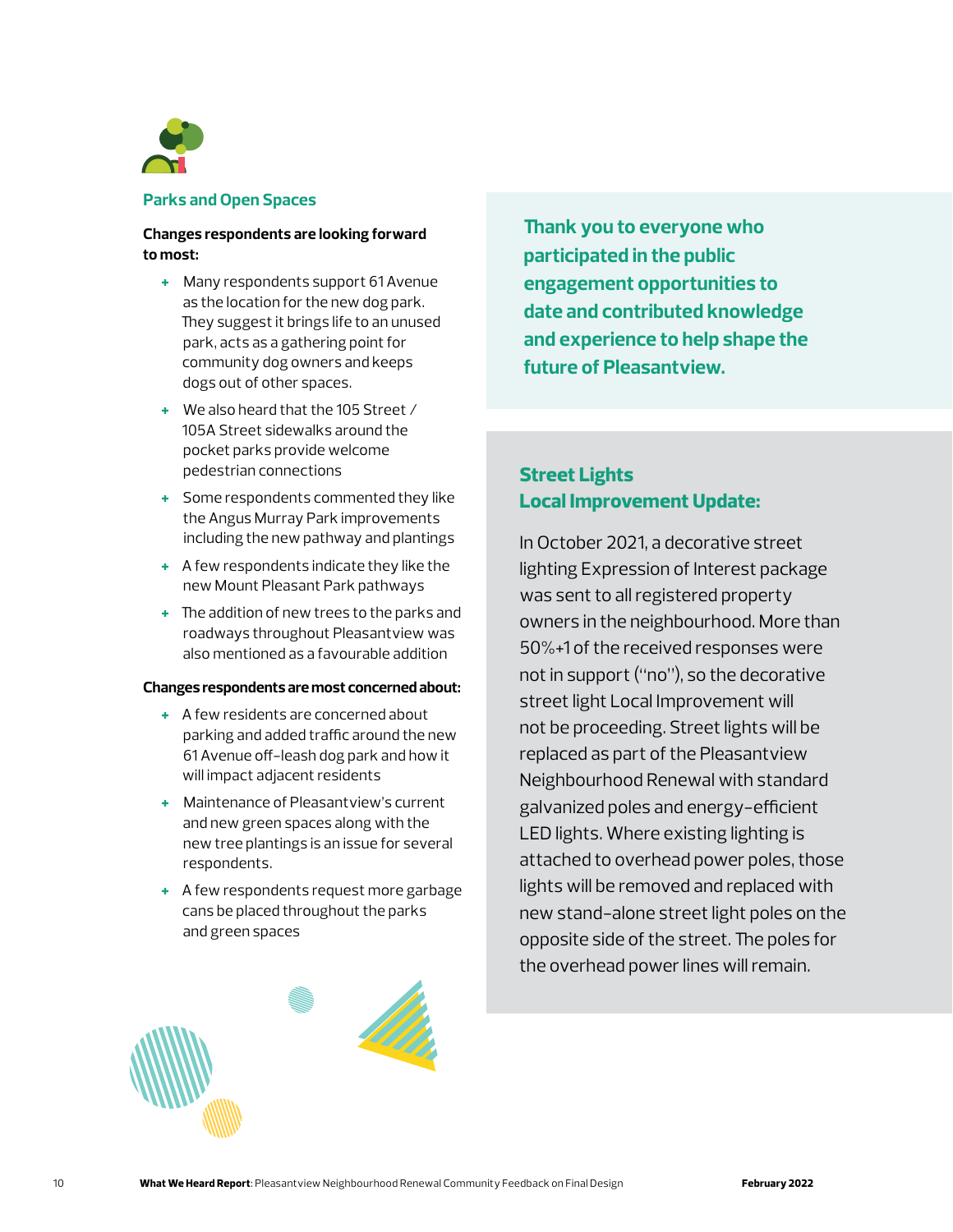## **Vision and Guiding Principles**

The Vision and Guiding Principles for Pleasantview's Neighbourhood Renewal were drafted with input received from the Pleasantview Visioning Survey (September to October 2019) and the Community Walk and Ideas Workshop (November 2, 2019). The draft was posted online for feedback in February and March 2020 and modified to result in the final version that can be found on the project website.

Survey participants were asked if the final designs presented for Pleasantview's Neighbourhood Renewal align with the Vision and Guiding Principles developed at the beginning of the project.

Of those that had an opinion on if the new designs align with the project Vision and Guiding Principles, 84 percent feel that they do and 16 percent feel they do not.

## **Pleasantview Community Vision**

Pleasantview is a welcoming, friendly neighbourhood with a diversity of residents who are proud to call it home. Pleasantview provides a safe experience for both residents and visitors who move in and through the neighbourhood using all methods of travel.

Pleasantview's neighbourhood design ensures traffic flow is convenient for those who drive. It also connects its residents and creates a strong sense of community by promoting walking, biking, and encourages gathering in safe, attractive and inviting public spaces.

Pleasantview's distinctive tree canopies and natural spaces add to the neighbourhood's charm and appeal.

## **Guiding Principles**

- 1. Create a safe and enjoyable experience for all who choose to walk.
- 2. Provide safe, user-friendly roadways and intersections that reduce vehicle speeds and discourage shortcutting.
- 3. Provide connections to key destinations within and outside of the neighbourhood for those walking, driving and biking.
- 4. Encourage gathering and enhance the sense of community through improved open and green spaces.
- 5. Preserve and add to the neighbourhood's natural elements.